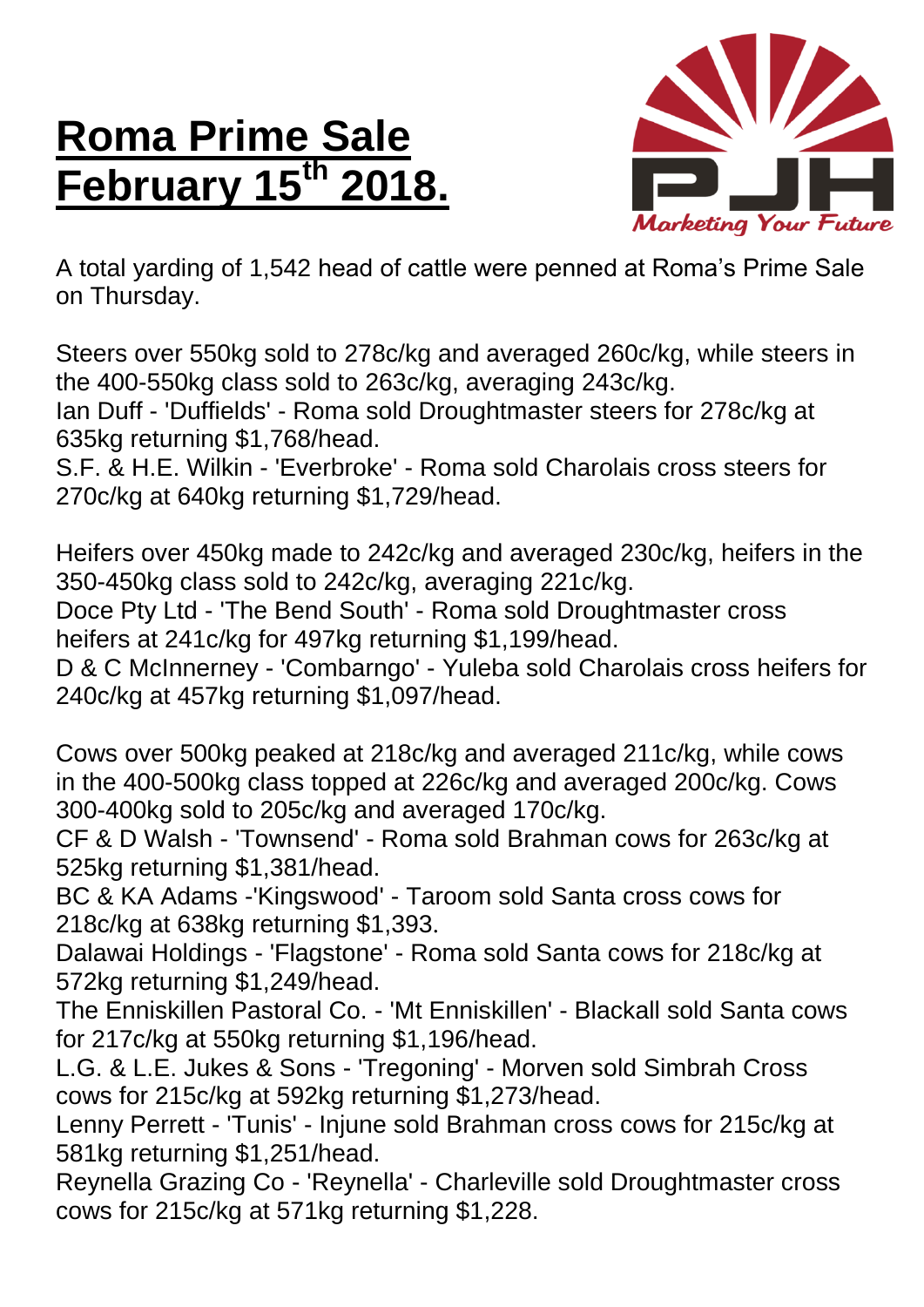C.J. & R. Jackson - 'Rockvale' - Injune sold Santa Cross cows for 212c/kg at 643kg returning \$1,365/head.

R.D. & E.A. Lister - 'Trevallen' - Roma sold Santa cows for 212c/kg at 582kg returning \$1,235/head.

CJ Melcer - 'Sorries' - Roma sold Brahman cows for 210c/kg at 514kg returning \$1,080/head.

Bryan Grazing Co - 'Ernestine Plains' - Cloncurry sold Brahman cows for 210c/kg at 512kg returning \$1,075/head.

Glenorie Grazing - 'Glenorie' - Morven sold Santa Cross cows for 206c/kg at 565kg returning \$1,166/head.

C.L. Muller - 'Maronan Station' - Cloncurry sold Brahman cross cows for 200c/kg at 360kg returning \$720/head.

Bulls over 600kg earned to 266c/kg and averaged 242c/kg.

CA Crozier & TF Rule - 'Quiney' - Mungallala sold Droughtmaster bulls for 243c/kg at 820kg returning \$1,994/head.

## *PJH sell 3 rd position next week. Please be aware that all cattle being sold must be accompanied by a National Cattle Health Declaration as well as NVD*

*. . . . . . . . . . . .*